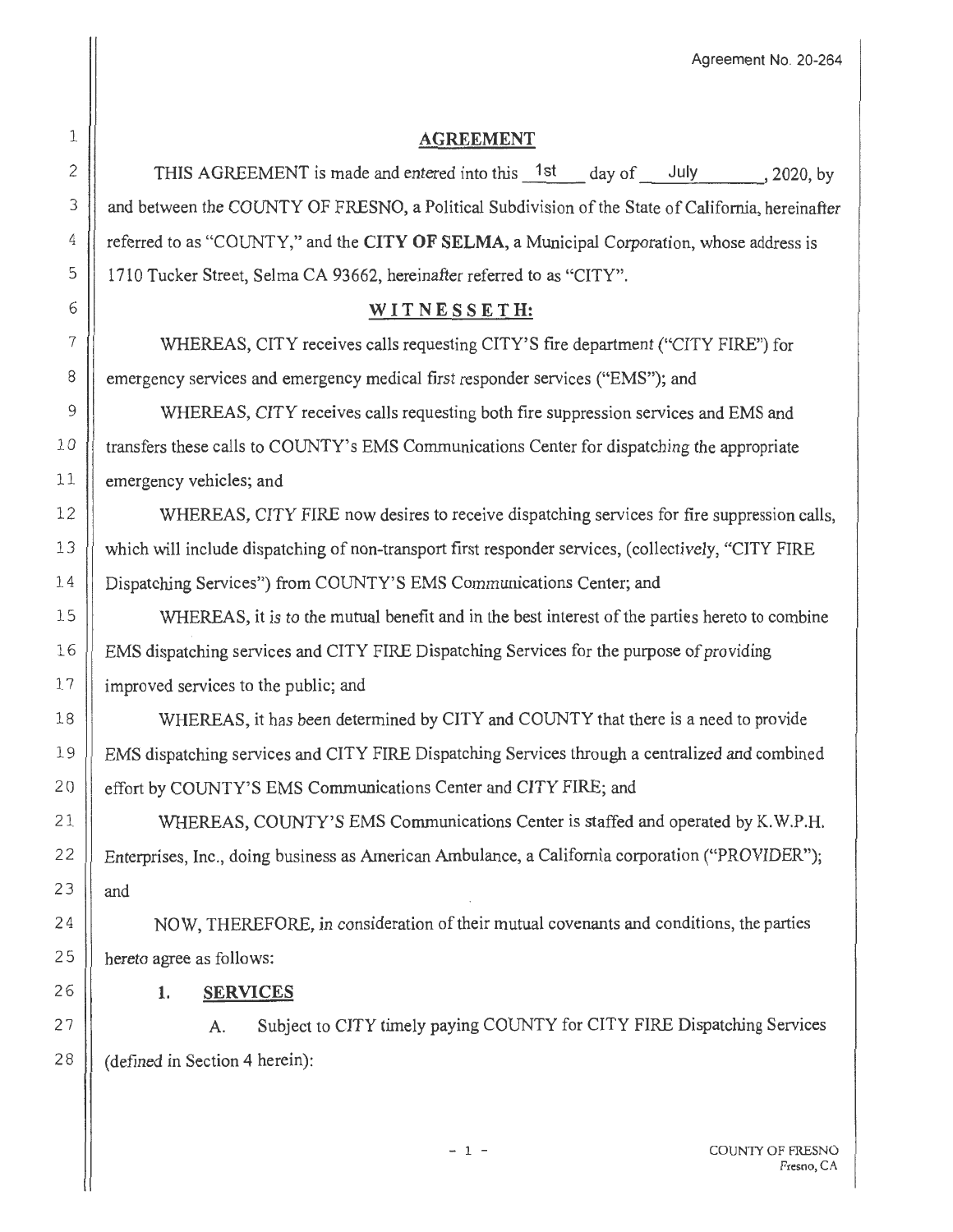(1) COUNTY shall be responsible for dispatching equipment, hardware, software (including software licenses), and other technologies, which will be utilized for the triage and entry of information for CITY FIRE Dispatching Services in COUNTY'S EMS Communications Center computer aided dispatch ("CAD") system, in connection with COUNTY'S performance of its CITY FIRE Dispatching Services under this Agreement. In the event that CITY requests additional technologies, not currently available in COUNTY'S EMS Communications Center, CITY shall be solely responsible for all costs to purchase and maintain said technology and/or equipment; and

1

2

3

4

5

6

7

8

9

10

11

12

13

14

15

(2) COUNTY shall be responsible for selection, configuration, installation, and maintenance of all dispatching equipment, hardware, software and other technologies associated with this Agreement. All dispatching equipment, hardware, software (including software licenses), and other technologies purchased and/or obtained through this Agreement shall be the sole property of COUNTY;and

(3) COUNTY shall provide CITY FIRE Dispatching Services requiring responses by CITY FIRE apparatuses as follows:

(a) COUNTY'S EMS Communication Center shall provide all CITY 16 FIRE Dispatching Services in accordance with CITY FIRE'S Policies and Procedures affecting CITY 1 7 FIRE Dispatching Services under this Agreement ("CITY FIRE'S Policies and Procedures") (to the 18 | extent that they relate only to dispatch). CITY FIRE's Policies and Procedures shall be subject to 19 | review by COUNTY'S EMS Director, or his or her designee (the "COUNTY'S Representative"), as 20 | provided in Section 1.C.(2) herein.

21 22 23 24 25 26 (b) COUNTY'S EMS Communication Center shall dispatch CITY FIRE'S apparatuses through radio and electronic communications, and in accordance with CITY FIRE'S Policies and Procedures (to the extent that they relate only to dispatch), which shall be subject to review by COUNTY'S Representative, as provided in Section l .C.(2) herein. CITY FIRE shall work collaboratively with COUNTY on policies and procedures that are consistent with other fire agencies that are being dispatched in COUNTY'S EMS Communications Center.

27 28 (c) COUNTY'S EMS Communications Center shall provide prearrival instructions to callers requesting CITY FIRE Dispatch Services.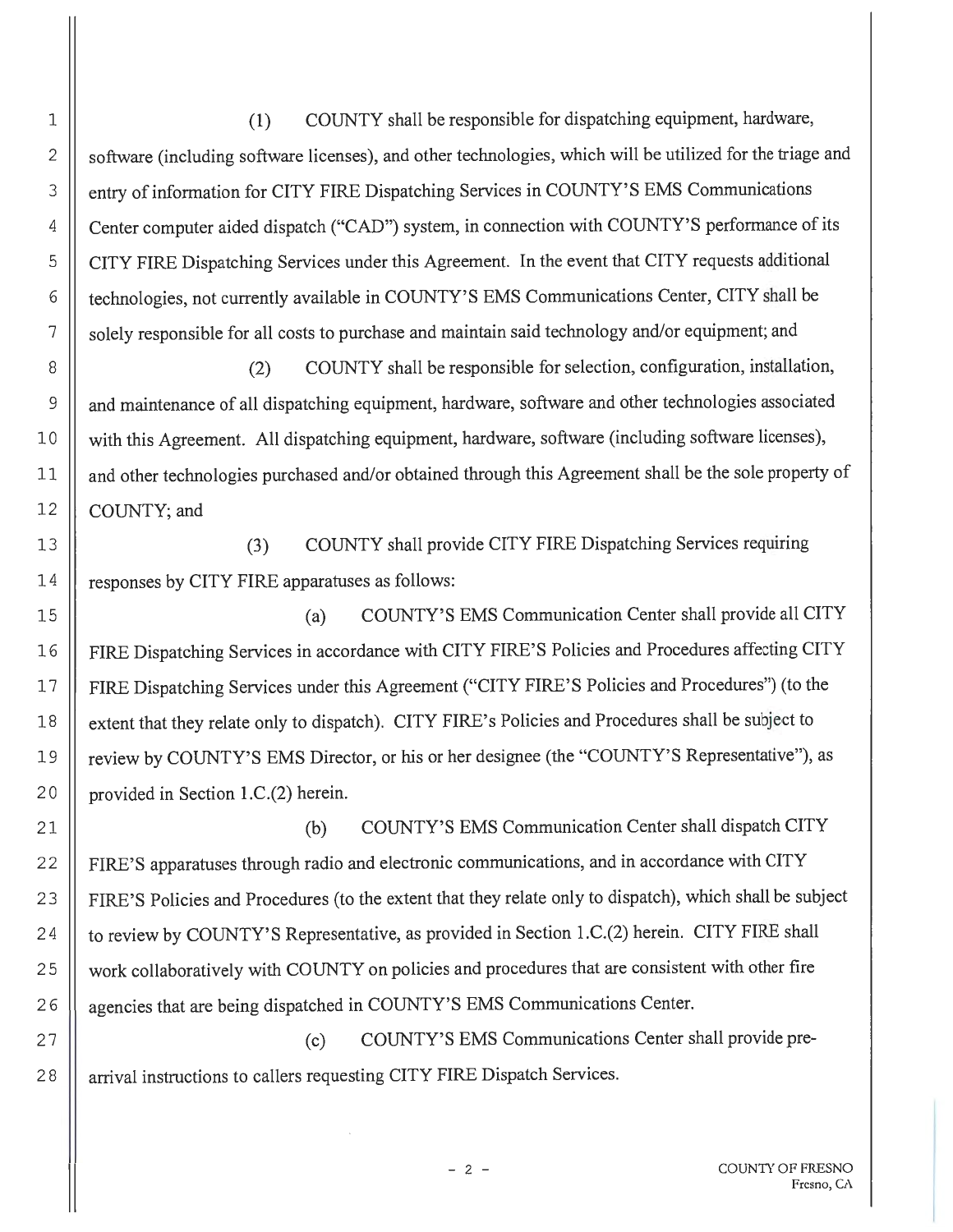1 (d) COUNTY'S EMS Communications Center shall provide inter-2 | agency coordination regarding requests for fire suppression service, mutual aid and auto aid services, 3 | and order specialized fire equipment from CITY or other agencies (e.g., hazardous materials 4 | equipment, or "jaws of life") which may be needed to manage an incident, and perform other related 5 duties, all in accordance with CITY FIRE'S Policies and Procedures (to the extent that they relate only 6 | to dispatch), which shall be subject to review by COUNTY'S Representative, as provided in Section  $7 || 1.C.(2)$  herein.

8 (e) COUNTY'S EMS Communications Center shall track all activity 9 | of CITY FIRE'S apparatuses utilizing the COUNTY'S EMS Communications Center CAD system.

10 || (f) COUNTY shall record all telephone and radio transmissions and 11 | provide instant playback as needed. COUNTY shall retain recordings for a minimum of one-hundred  $12$  | eighty (180) days.

13 ||<br>
(g) COUNTY shall provide reports to CITY as requested. COUNTY 14 | must be given sufficient time to develop custom adhoc reports or reports that are not already 15 developed.

16 (h) COUNTY shall provide one (1) radio operator for dispatching of 17 | CITY FIRE'S apparatuses twenty-four (24) hours a day, seven (7) days a week. CITY understands 18 that the radio operator is not dedicated for the sole purpose of CITY and that the radio operator may be 19 | dispatching other fire and EMS providers. CITY FIRE shall work collaboratively with COUNTY on 20 | policies and procedures that are consistent with other fire agencies that are being dispatched in 21 | COUNTY'S EMS Communications Center. COUNTY shall provide that dispatch staff shall be 22 | trained in emergency fire dispatch.

23 (i) COUNTY shall provide that a minimum of one (1) dispatch 24 | supervisor shall be on duty at COUNTY'S EMS Communications Center twenty-four (24) hours a 25 | day, seven (7) days a week. The supervisor shall be available to CITY'S on-duty fire administration  $26$  || as needed.

27 28 G) COUNTY shall maintain an up-to-date manual of CITY FIRE'S Policies and Procedures (subject to review by COUNTY'S Representative, as provided in Section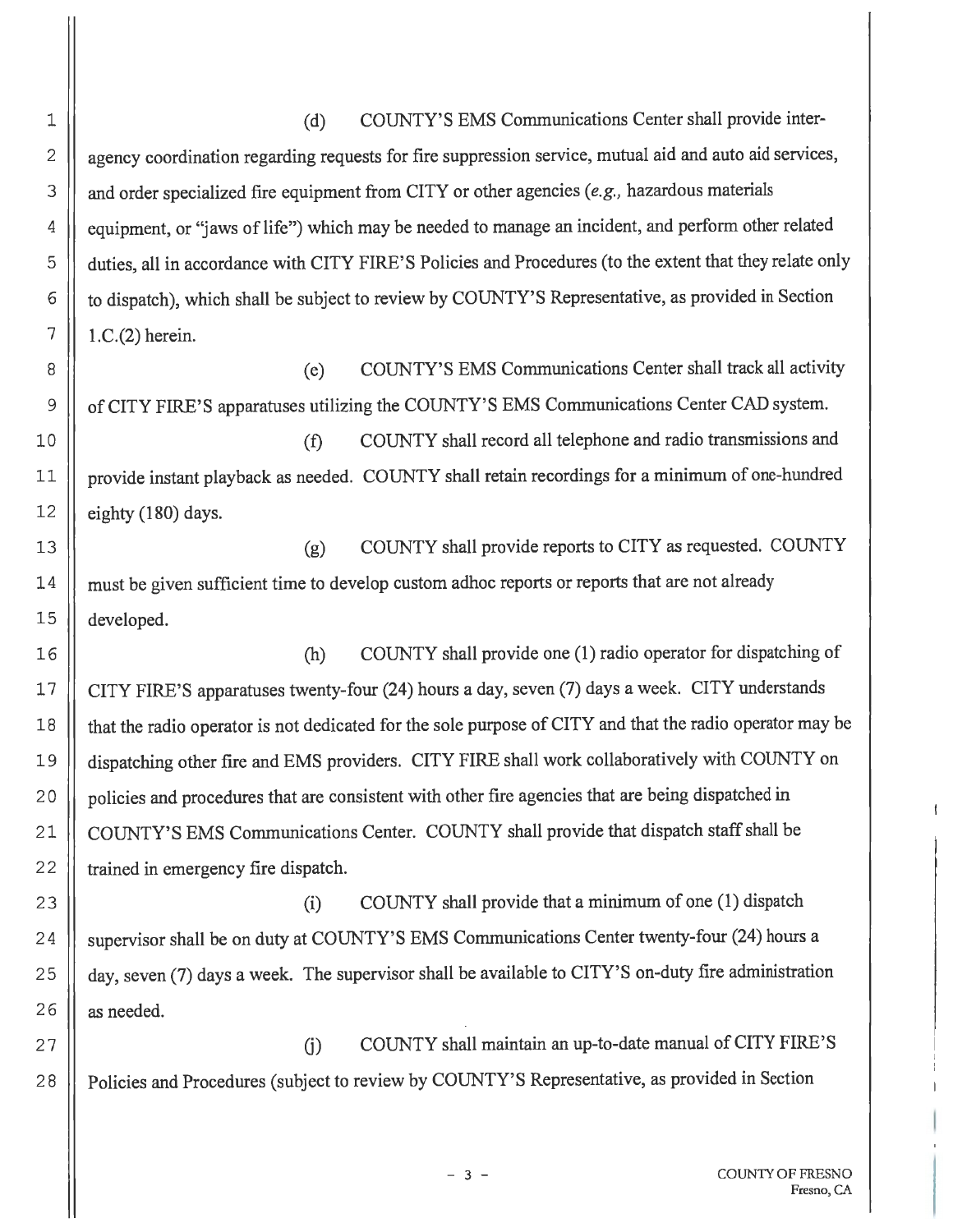1.C.(2) herein) for all dispatch staff, and shall provide for training and continuing education of dispatch staff as needed.

(k) The goal for the immediate dispatch of a fire apparatus, in accordance with CITY FIRE approved dispatch protocols, and excluding multiple unit responses, reassigned responses and other situations beyond the COUNTY'S EMS Communications Center control, shall be sixty (60) seconds. The dispatch time will be measured from the time the telephone is answered by the call taker to the time the first fire apparatus is alerted to the incident either by radio, telephone, pager or station alerting device. A review shall occur for all cases in which dispatches are over ninety (90) seconds, and results will be evaluated for improvement opportunities by the Fire Dispatch Continuous Quality Improvement (CQI) Committee.

It is understood that because of the dynamic nature of emergency services, there are situations when the sixty (60) second dispatch goal may not be achieved. Examples of these situations include, but are not limited to:

1. calls with incomplete, inaccurate or no *ANV* ALI information

(including CAD-to-CAD).

2. calls that do not geo-verify in the CAD.

3. calls in which the reporting party is either unable or unwilling to immediately provide all required information as part of the call taking process (i.e., non-English speaking, hysterical, or uncooperative) or use of Teletype (TTY) or Telecommunication Device for the Deaf (TDD) or audio relay device.

Calls for service that meet one of the above exemption categories shall have a dispatch time of no more than ninety (90) seconds in a minimum of ninety-five percent (95%) of calls received each month.

B. It is understood by the parties hereto that COUNTY'S provision of CITY FIRE Dispatching Services herein does not include any COUNTY provision of fire suppression services, and that COUNTY is providing CITY FIRE Dispatching Services herein to CITY on a non-exclusive basis.

C. CITY shall perform the following functions:

(1) CITY FIRE shall provide all fire suppression services for all fire suppression calls dispatched by COUNTY'S EMS Communications Center requiring CITY FIRE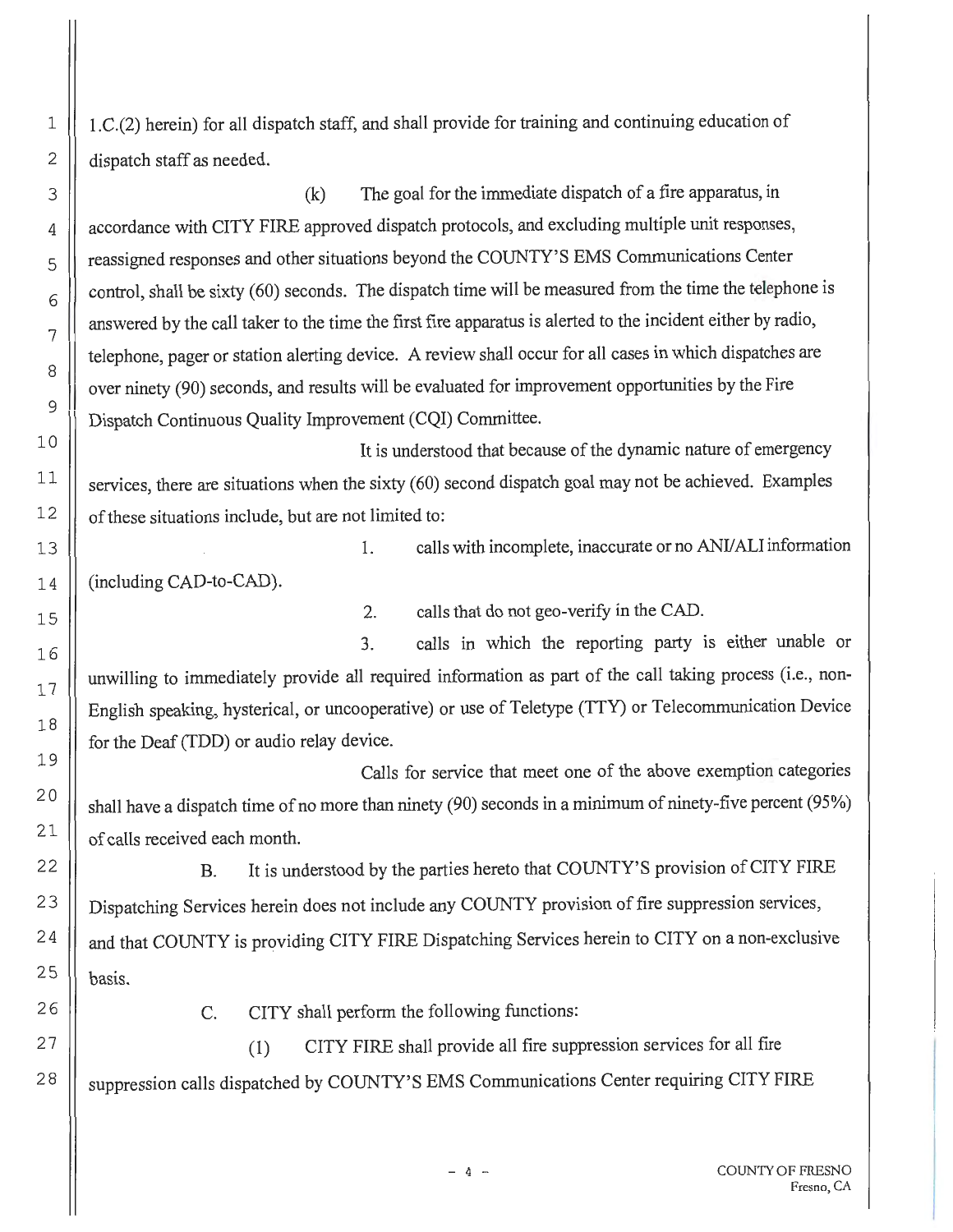apparatuses in accordance with CITY FIRE'S Policies and Procedures.

1

2

16

17

18

19

20

21

22

23

24

25

26

27

28

(2) CITY FIRE shall consult with COUNTY'S Representative in developing 3 | CITY FIRE'S Policies and Procedures relating to dispatch only. CITY shall provide CITY FIRE'S 4 | Policies and Procedures relating to dispatch to COUNTY for review thereof by COUNTY'S 5 | Representative. CITY shall not approve CITY FIRE'S Policies and Procedures relating to dispatch 6 | until first having conferred with COUNTY'S Representative and such representative agrees that such 7 policies and procedures are not inconsistent with the COUNTY'S EMS Communication Center's 8 | Policies and Procedures, and that CITY FIRE'S Policies and Procedures do not create additional 9 | workload for staff or impact other programs in the COUNTY'S EMS Communications Center. 10 | COUNTY'S Representative shall have neither the right nor the duty to approve the number of CITY 11 | FIRE apparatuses or personnel, or amount of CITY FIRE equipment or other resources, that CITY 12 | FIRE deems sufficient to respond to any calls for CITY FIRE Dispatching Services, or other CITY 13 | FIRE Policies and Procedures unrelated to dispatch. CITY FIRE shall be reasonable in developing 14 CITY FIRE'S Policies and Procedures relating to dispatch such that those policies and procedures are 15 | substantially consistent with COUNTY'S EMS Communication Center's Policies and Procedures.

(3) CITY shall provide continuing education and training to COUNTY'S EMS Communications Center radio operators and staff regarding the dispatching and management of CITY FIRE resources, as needed.

(4) CITY shall assure that all calls to CITY for CITY FIRE calls for service are immediately transferred to COUNTY'S EMS Communications Center.

(5) Upon request of COUNTY, CITY shall provide COUNTY with data that includes the exact times that EMS and CITY FIRE calls for service are received at CITY'S Police Department Communications Center (or other point of CITY contact, if any) and transferred to COUNTY'S EMS Communications Center.

(6) CITY agrees to participate in an internal quality improvement program, which includes the participation of COUNTY and PROVIDER.

(7) CITY shall be responsible for the provision and maintenance of all radio and computer equipment in CITY FIRE apparatuses and radio infrastructure.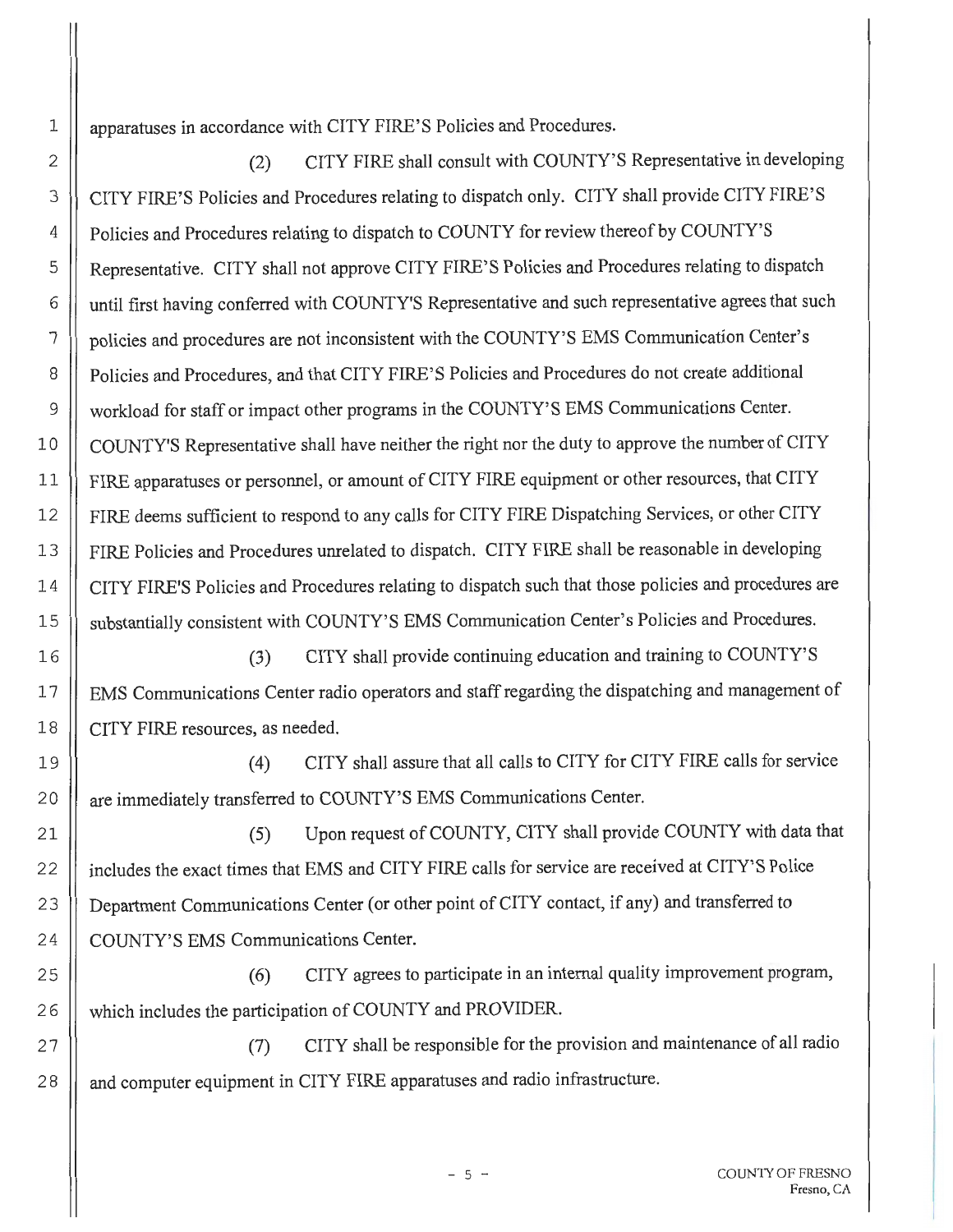**2. TERM** 

A. This Agreement shall become effective on the **1st** day of July, 2020 and shall continue in full force and effect, and terminate on the 30<sup>th</sup> day of June, 2023 at 11:59 P.M., unless sooner terminated as provided herein.

B. This Agreement may be renewed with approval of CITY and COUNTY through written amendment and modification of terms and conditions herein set forth.

C. Upon the termination of this Agreement, COUNTY shall promptly provide CITY FIRE with the data generated through the CITY FIRE Dispatching Services provided herein in a commonly usable electronic format.

# **3. TERMINATION**

A. Non-Allocation of Funds - The terms of this Agreement, and the services to be provided hereunder, are contingent on the approval of funds by the appropriating governmental agency, provided however, should sufficient funds not be allocated, (i) the services provided may be modified at any time upon the parties' mutual written agreement, or (ii) this Agreement may be terminated at any time by CITY or COUNTY giving at least ninety (90) days' advance written notice of an intention to terminate to the other party.

B. Without Cause - Under circumstances other than those set forth above, this Agreement may be terminated by CITY or COUNTY upon the giving of at least ninety (90) days' advance written notice of an intention to terminate to the other party.

C. Material Breach - Either party may terminate this Agreement at any time for 21 | cause for the other party's material breach of its obligations herein if not less than thirty (30) days' 22 | advance, written notice has been given to the other party and such breach remains uncured within that 23 | thirty (30) day period. The party receiving such notice may respond to said notice and any charges 24  $\parallel$  contained therein within that thirty (30) day period.

D. CITY shall compensate or provide funding to COUNTY for any services performed or costs incurred under this Agreement prior to any termination of this Agreement.

# **4. COMPENSATION FOR SERVICES**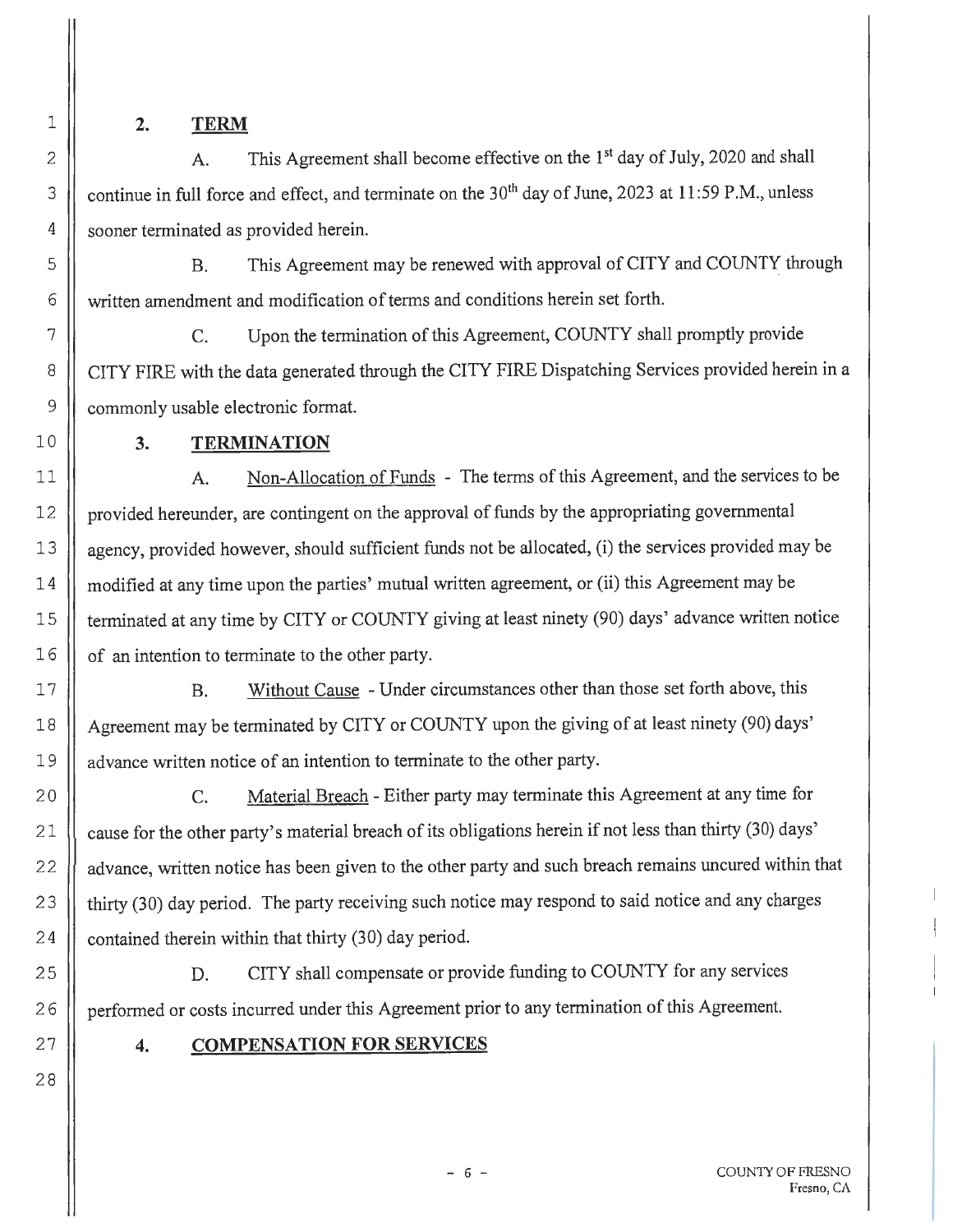A. For COUNTY'S performance of FIRE Dispatching Services herein, CITY agrees to pay COUNTY and COUNTY agrees to receive compensation pursuant to Schedule A, attached hereto and incorporated herein by this reference. In no event shall compensation for COUNTY'S performance of CITY FIRE Dispatching Services under this Agreement be in excess of the amounts listed as follows:

(1) For the period of July 1, 2020 through June 30, 2021, the amount of this Agreement shall not exceed Fifteen Thousand Nine Hundred Thirty-Eight and 00/100 Dollars (\$15,938.00).

(2) For the period of July 1, 2021 through June 30, 2022, the amount of this Agreement shall not exceed Sixteen Thousand Four Hundred Sixteen and 00/100 Dollars  $($16,416.00)$ .

(3) For the period of July 1, 2022 through June 30, 2023, the amount of this Agreement shall not exceed Sixteen Thousand Nine Hundred Ten and 00/100 Dollars (\$16,910.00)

B. Payments by CITY shall be in arrears, for services provided during the preceding month, within forty-five ( 45) days after receipt and verification of COUNTY'S invoices by CITY FIRE. All payments shall be remitted to COUNTY at the following address: County of Fresno, Department of Public Health-Emergency Medical Services Division, P.O. Box 11867, Fresno, California, 93775.

### **5. INVOICING**

COUNTY shall invoice CITY quarterly, addressed to the City of Selma, Fire Department, 1710 Tucker Street, Selma, California, 93 662, Attention: Fire Chief.

1

2

3

4

5

6

7

8

9

10

11

12

13

14

15

16

17

18

19

20

21

22

### 6. **INDEPENDENT CONTRACTOR**

23 | In performance of the work, duties, and obligations assumed by COUNTY under this 24 | Agreement, it is mutually understood and agreed that COUNTY, including any and all of COUNTY'S 25 | officers, agents, and employees will at all times be acting and performing as an independent 26 | contractor, and shall act in an independent capacity and not as an officer, agent, servant, employee, 27 | joint venture, partner, or associate of CITY. Furthermore, CITY shall have no right to control or 28 | supervise or direct the manner or method by which COUNTY shall perform its work and function,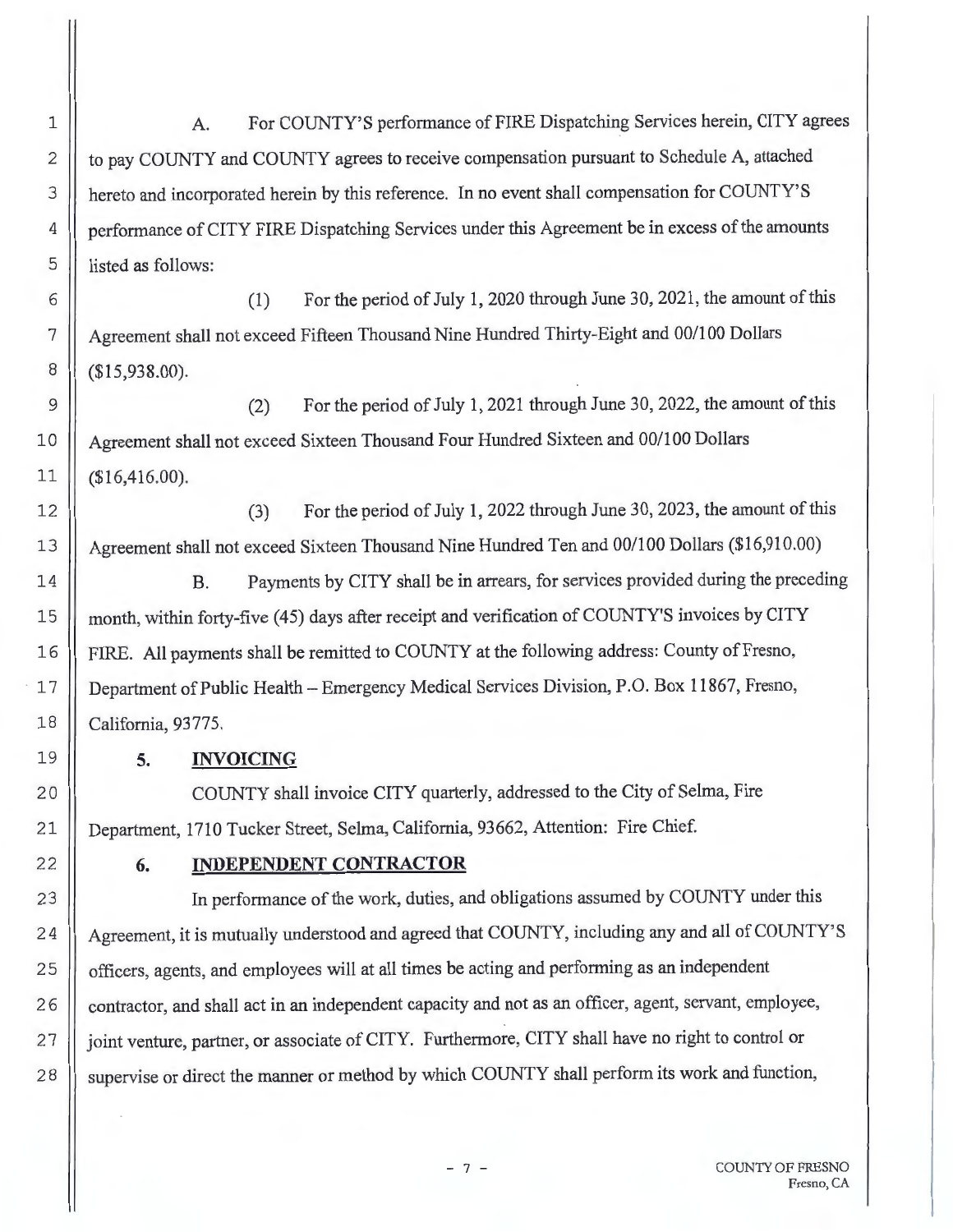1 | except for COUNTY'S compliance with CITY FIRE'S Policies and Procedures, herein, and as 2  $\parallel$  described in Section 1.A.(3)(h) of this Agreement. However, CITY shall retain the right to administer 3 | this Agreement so as to verify that COUNTY is performing its obligations in accordance with the 4 | terms and conditions thereof. COUNTY and CITY shall comply with all applicable provisions of law <sup>5</sup>and the rules and regulations, if any, of governmental authorities having jurisdiction over matters  $6 \parallel$  which are directly or indirectly the subject of this Agreement.

7 | Because of its status as an independent contractor, COUNTY shall have absolutely no 8 | right to employment rights and benefits available to CITY employees. COUNTY shall be solely liable 9 | and responsible for providing to, or on behalf of, its employees all legally-required employee benefits. 10 In addition, COUNTY shall be solely responsible and save CITY harmless from all matters relating to 11 | payment of COUNTY'S employees, including compliance with Social Security, withholding, and all 12 | other regulations governing such matters. It is acknowledged that during the term of this Agreement, 13 | COUNTY may be providing services to others unrelated to CITY or to this Agreement.

#### 7. **MODIFICATION**

14

15

16

17

18

19

20

21

22

23

24

25

26

27

28

Any matters of this Agreement may be modified from time to time by the written consent of all the parties hereto without, in any way, affecting the remainder.

#### **8. HOLD-HARMLESS**

A. CITY agrees to indemnify, save, hold harmless, and at COUNTY'S request, defend COUNTY, including its officers, agents, and employees, from any and all costs and expenses (including attorneys' fees and costs), damages, liabilities, claims, and losses occurring or resulting to COUNTY in connection with the performance, or failure to perform, by CITY, including its officers, agents, or employees under this Agreement, and from any and all costs and expenses (including attorneys' fees and costs), damages, liabilities, claims, and losses occurring or resulting to any person, firm, or corporation who may be injured or damaged by the performance, or failure to perform, of CITY, including its officers, agents, or employees under this Agreement.

B. COUNTY agrees to indemnify, save, hold harmless, and at CITY'S request, defend CITY, including its officers, agents, and employees from any and all costs and expenses (including attorneys' fees and costs), damages, liabilities, claims, and losses occurring or resulting to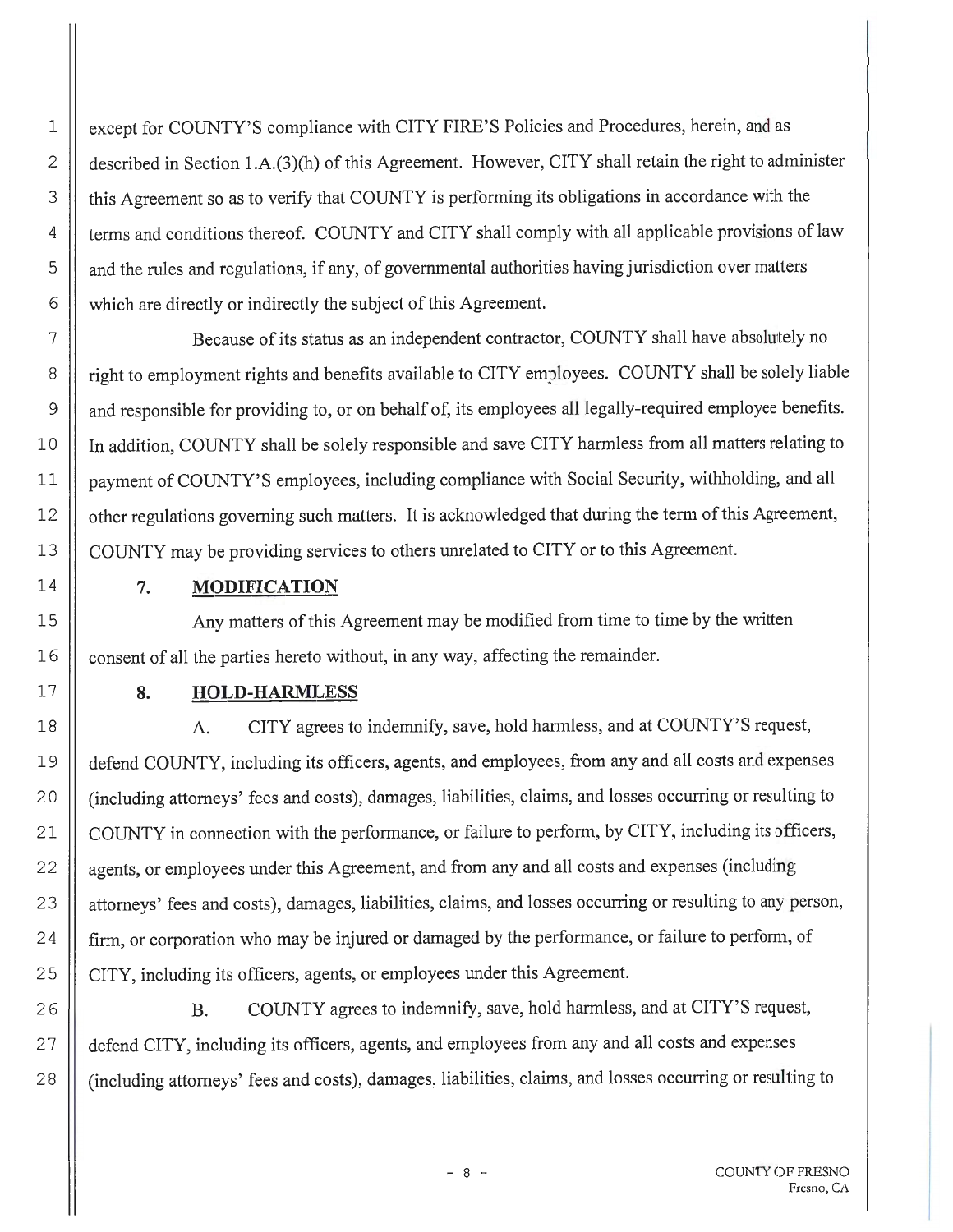CITY in connection with the performance, or failure to perform, by COUNTY, including its officers, agents, employees or PROVIDER, under this Agreement, and from any and all costs and expenses (including attorneys' fees and costs), damages, liabilities, claims, and losses occurring or resulting to any person, firm, or corporation who may be injured or damaged by the performance, or failure to perform, of COUNTY, including its officers, agents, employees or PROVIDER under this Agreement.

C. In the event of concurrent negligence on the part of COUNTY or any of its officers, agents, employees or PROVIDER, and of CITY or any of its officers, agents, or employees, the liability for any and all such claims, demands and actions in law or equity for such costs and expenses (including attorneys' fees and costs), damages, and losses shall be apportioned under the State of California's theory of comparative negligence as presently established or as may be modified hereafter.

D. This Section 7 shall survive termination or expiration of this Agreement.

# **9. INSURANCE**

14 Without limiting the indemnification of each party as stated in Section 7 above, it is 15 understood and agreed that CITY and COUNTY shall each maintain, at their sole expense, insurance 16 | policies or self-insurance programs including, but not limited to, an insurance pooling arrangement 17 | and/or Joint Powers Agreement to fund their respective liabilities throughout the term of this 18 | agreement. Coverage shall be provided for comprehensive general liability, automobile liability, 19 | professional liability, and workers' compensation exposure. Evidence of Insurance, Certificates of 2 0 Insurance or other similar documentation shall not be required of either party under this Agreement, 21 | except for Commercial General Liability coverage. Each party will provide the other party with an 22 | appropriate Commercial General Liability insurance certificate with limits of not less than Two 23 | Million Dollars (\$2,000,000) per occurrence and an annual aggregate of Four Million Dollars 2 4 (\$4,000,000) along with an appropriate endorsement naming the other party as an additional insured 25 | on the Commercial General Liability policy. COUNTY shall cause PROVIDER to maintain insurance 26 | coverage that is consistent with the current EMS PROVIDER Agreement between COUNTY and  $27$  | PROVIDER.

28

1

2

3

4

5

6

7

8

9

10

11

12

13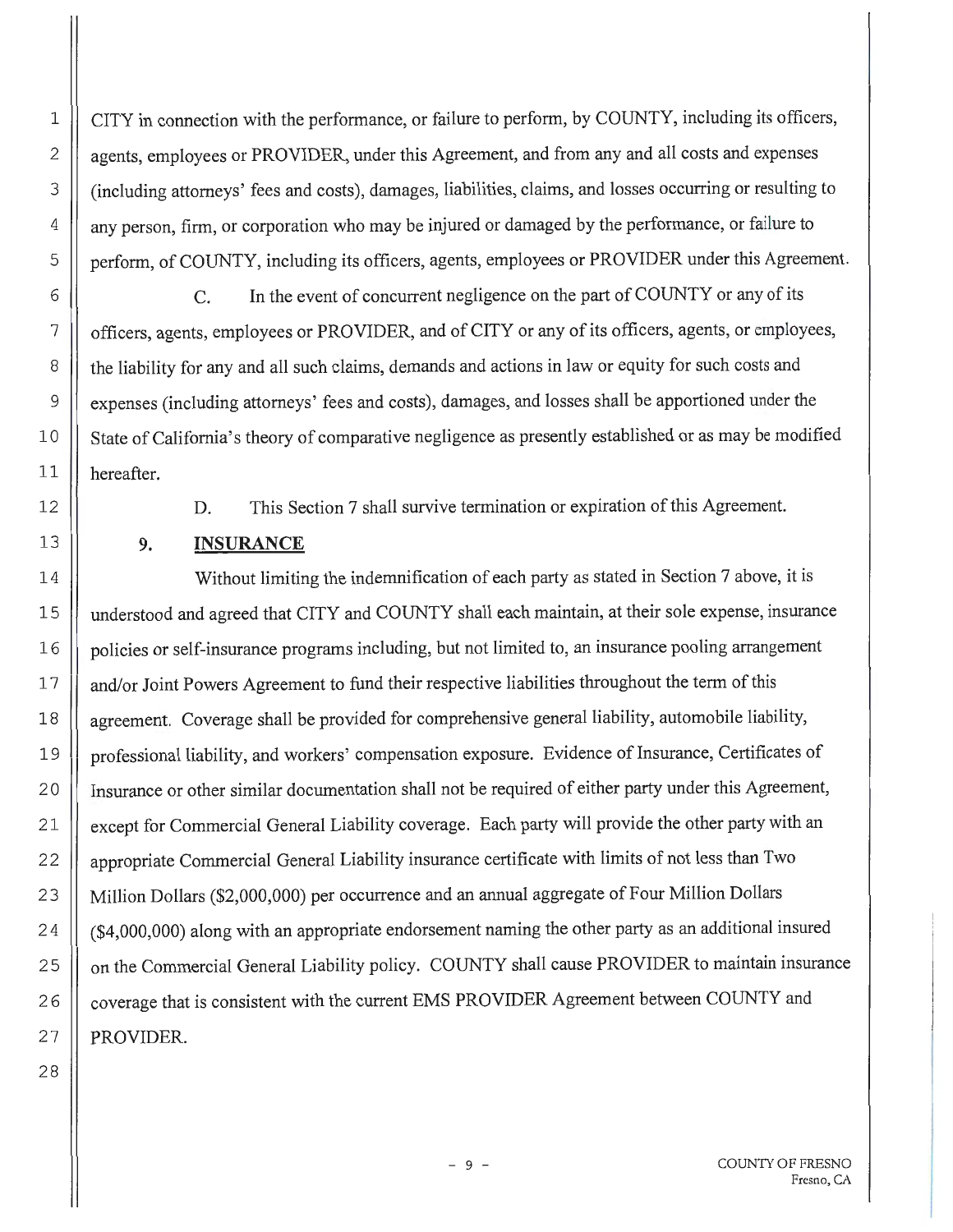28

#### 1 **10. CONFIDENTIALITY**

All services performed by COUNTY under this Agreement shall be in strict conformance with all applicable Federal, State of California and/or local laws and regulations relating to confidentiality.

#### **11. NON-DISCRIMINATION**

6 During the performance of this Agreement, COUNTY shall not unlawfully discriminate 7 || against any employee or applicant for employment, or recipient of services, because of race, religious 8 | creed, color, national origin, ancestry, physical disability, mental disability, medical condition, genetic 9 information, marital status, sex, gender, gender identity, gender expression, age, sexual orientation, 10 | military or veteran status pursuant to all applicable State of California and Federal statutes and 11 || regulations.

### 12 **12. RECORDS**

13 Each party shall maintain its records in connection with the respective services referred 14 | to under this Agreement. Such records must be maintained for a minimum of three (3) years. Records 15 | must also be maintained a minimum of three (3) years after the termination of this Agreement. The 16 | party generating the records shall maintain ownership of the records upon termination of this  $17$  || Agreement.

### 18 **13. AUDITS AND INSPECTIONS**

19 Each party shall at any time during business hours, and as often as the other party may 20 | deem necessary, make available to the other party for examination all of the former party's records 21 | and data with respect to the matters covered by this Agreement. Each party shall, upon request by the 22 | other party, permit the other party to audit and inspect all such records and data necessary to ensure 23 | the former party's compliance with the terms of this Agreement.

24 | If this Agreement exceeds Ten Thousand and No/100 Dollars (\$10,000.00), COUNTY 25 | shall be subject to the examination and audit of the State Auditor for a period of three (3) years after 26 | final payment under contract (Government Code section 8546.7).

### **14. PROVIDER**

The parties hereto acknowledge that PROVIDER, or its replacement, if any during the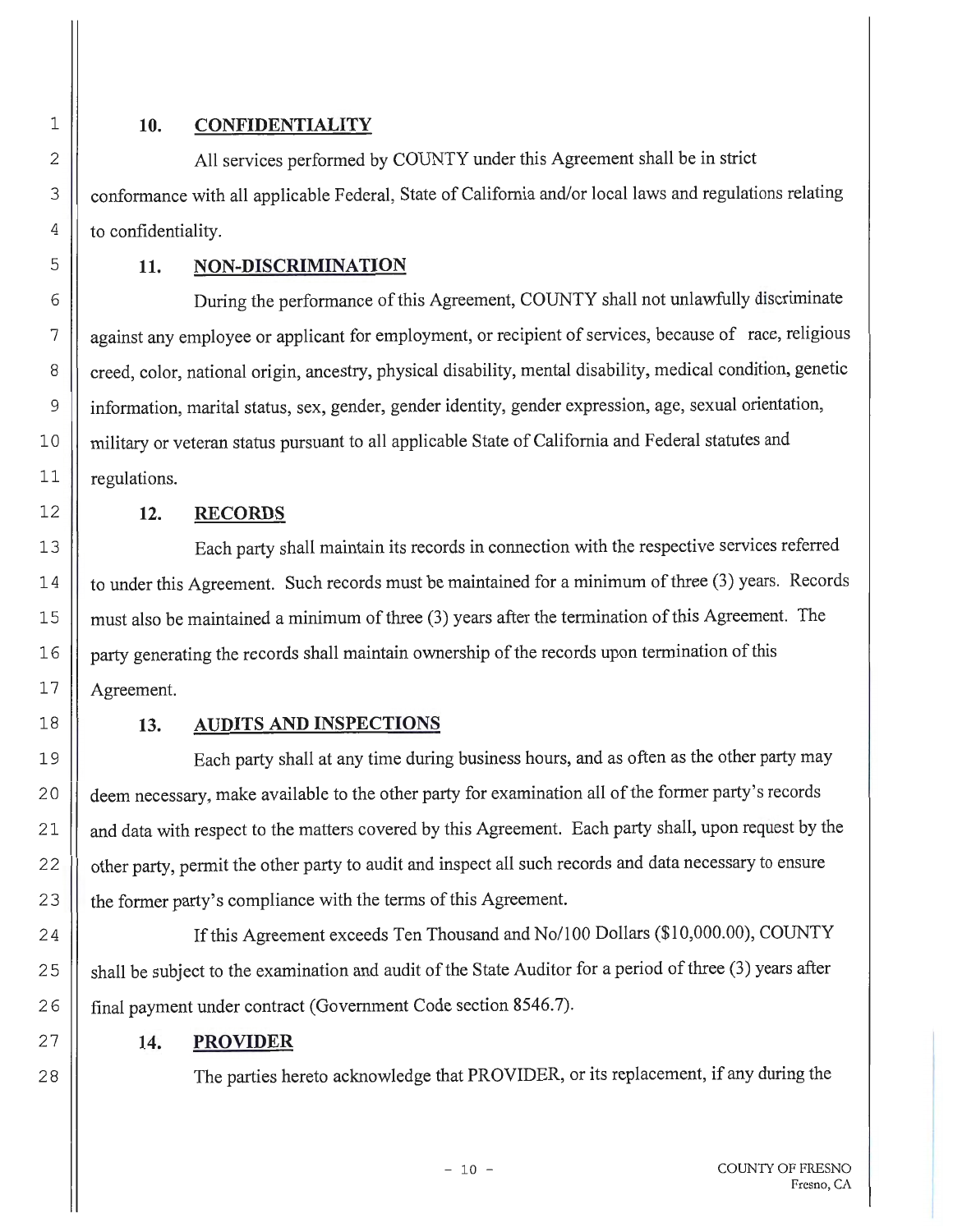term of the PROVIDER Agreement, will carry out COUNTY'S provision of dispatching services herein. In the event of any such replacement of PROVIDER, the replacement EMS Provider Agreement will be on substantially the same terms as the EMS Provider Agreement to the extent that it concerns this Agreement, as provided herein.

#### **15. FORCE MAJEURE**

A. If either party hereto is rendered unable, wholly or in part, by Force Majeure to carry out its obligations under this Agreement, that party shall give to the other party hereto prompt written notice of the Force Majeure with full particulars relating thereto. Thereupon, the obligations of the party giving the notice, so far as they are affected by the Force Majeure, shall be suspended during, but no longer than, the continuance of the Force Majeure, except for a reasonable time thereafter required to resume performance.

B. During any period in which either party hereto is excused from performance by reason of the occurrence of an event of Force Majeure, the party so excused shall promptly, diligently, and in good faith take all reasonable action required in order for it to be able to promptly commence or resume performance of its obligations under this Agreement. Without limiting the generality of the foregoing, the party so excused from performance shall, during any such period of Force Majeure, take all reasonable action necessary to terminate any temporary restraining order or preliminary or permanent injunctions to enable it to so commence or resume performance of its obligations under this Agreement.

C. The party whose performance is excused due to the occurrence of an event of Force Majeure shall, during such period, keep the other party hereto notified of all such actions required in order for it to be able to commence or resume performance of its obligations under this Agreement.

D. "Force Majeure" is defined as an Act of God, act of public enemy, war, and other extraordinary causes not reasonably within the control of either of the parties hereto. Ill

# **16. NOTICES**

28

1

2

3

4

5

6

7

8

9

10

11

12

13

14

15

16

17

18

19

20

21

22

23

24

25

26

27

The persons having authority to give and receive notices under this Agreement and their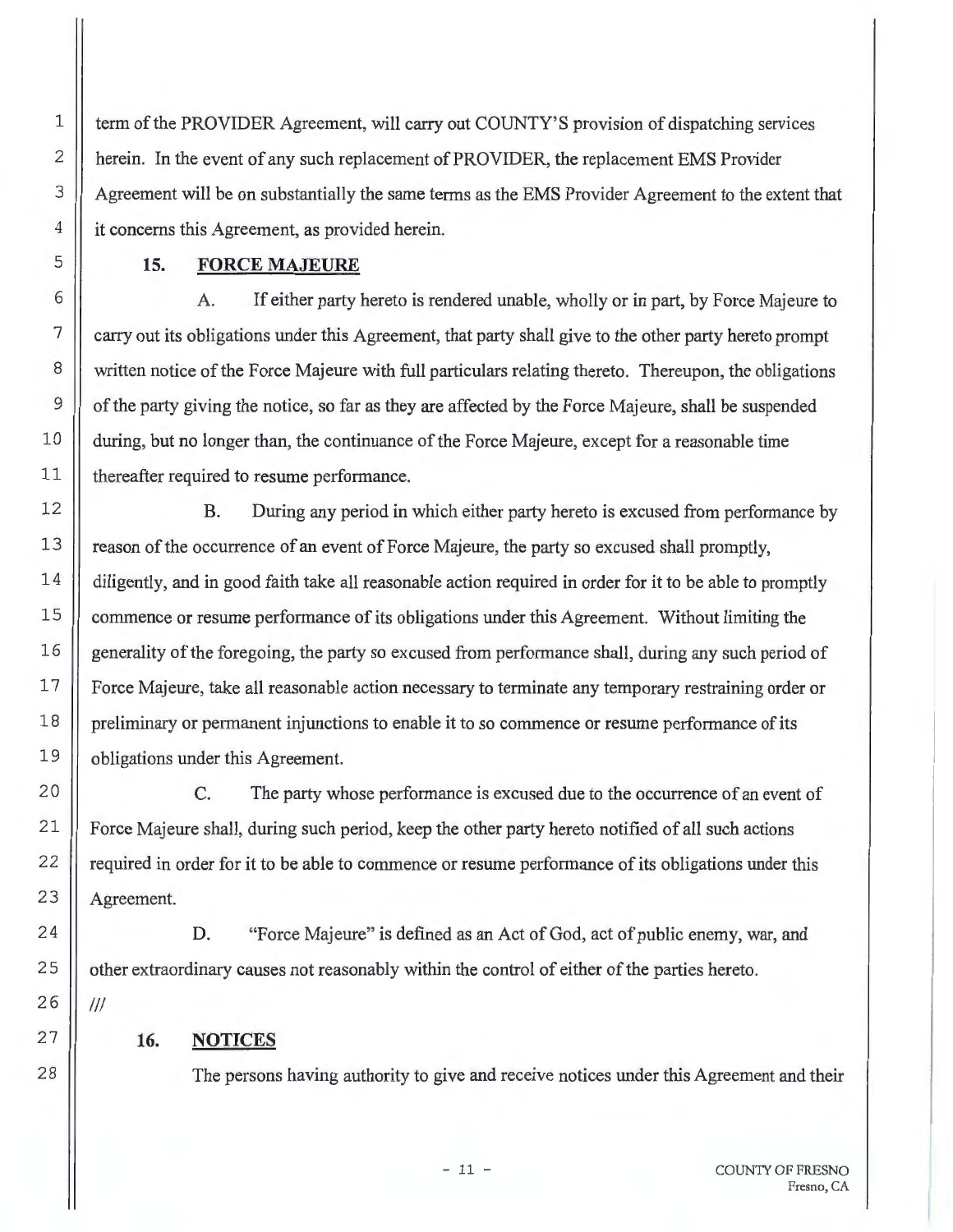28

addresses include the following:

#### COUNTY

#### Director, County of Fresno Department of Public Health P.O. Box 11867 Fresno, CA 93775

#### **CITY**

City of Selma Attn: City Manager 1710 Tucker Street Selma, CA 93662

6 ||<br>Any and all notices between COUNTY and CITY provided for or permitted under this 7 Agreement or by law shall be in writing and shall be deemed duly served when personally delivered to 8 | | one of the parties hereto, or in lieu of such personal service, when deposited in the United States Mail, 9 postage prepaid, addressed to such party, except for notices of termination, which are effective upon 10 | receipt. Notices under this Agreement are not modifications to this Agreement.

# **17. GOVERNING LAW**

The parties hereto agree, that for the purposes of venue, performance under this Agreement is to be in Fresno County, California.

The rights and obligations of the parties hereto and all interpretation and performance of this Agreement shall be governed in all respects by the laws of the State of California.

### **18. SEVERABILITY**

The provisions of this Agreement are severable. The invalidity or unenforceability of any one provision in the Agreement shall not affect the other provisions.

# **19. ENTIRE AGREEMENT**

20 || This Agreement constitutes the entire agreement between CITY and COUNTY with 21 | respect to the subject matter hereof and supersedes all previous agreement negotiations, proposals, 22 | commitments, writings, advertisements, publications, and understandings of any nature whatsoever 23 | unless expressly included in this Agreement. This Agreement may be executed in several counterparts 24 | by the parties hereto, in which case, all of such executed duplicate counterpart originals thereof, taken 25 | together, shall be deemed to be one and the same legal instrument.

### **20. NO THIRD PARTY BENEFICIARIES**

Notwithstanding anything stated to the contrary in this Agreement, there shall not be any intended third party beneficiaries to this Agreement.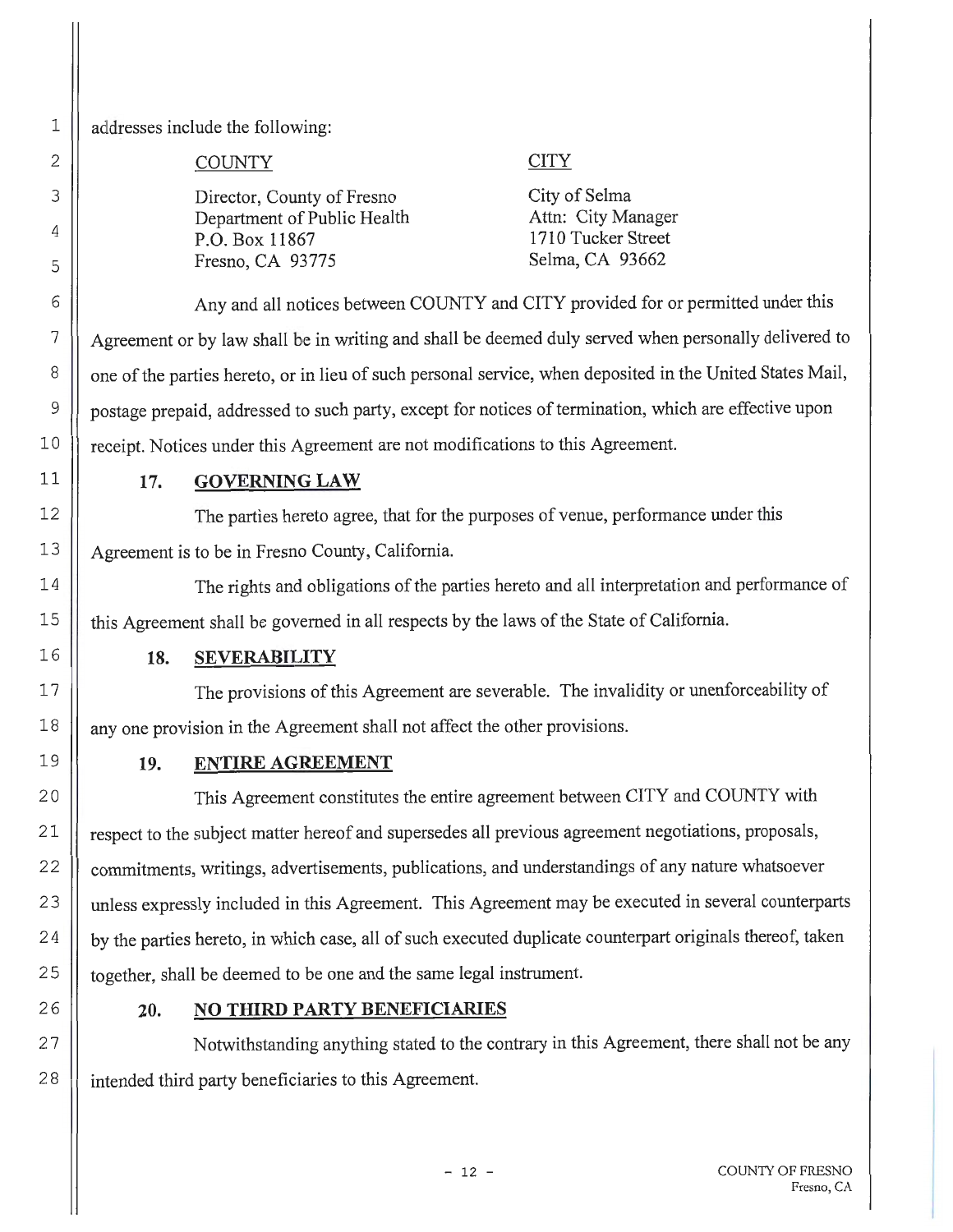1 2 3 4 5 6 7 8 9 10 11 12 13 14 15 16 17 18 19 20 21 22 23 24 25 26 2 7 28 IN WITNESS WHEREOF, the parties hereto have executed this Agreement as of the day and year first hereinabove written. **COUNTY OF FRESNO:**  By: <u>Easy Burky</u> The Board of Supervisors of the County of Fresno Bernice E. Seidel Clerk of the Board of Supervisors of the County of Fresno **CITY OF SELMA:**  *By*: *IOCOM JAU*Y<br>Louis Franco, Mayor **By: ~1:¼sho:-p** By: <u>Mygra Molza</u> Deputy Fund/Subclass: 0001/10000 Organization: 56201693 Account: 5039  $- 13 -$ By: Ofallavan *CRCJURCUV UM* APPROVED AS TO LEGAL FORM: SELMA CITY ATTORNEY SELMA CITY ATTORNEY<br>By: *Ylly SLA WARLER GOT* My sin Malla dor Mailing Address: Attn.: Fire Department 1710 Tucker Street Selma, CA 93662 COUNTY OF FRESNO l'resno, CA